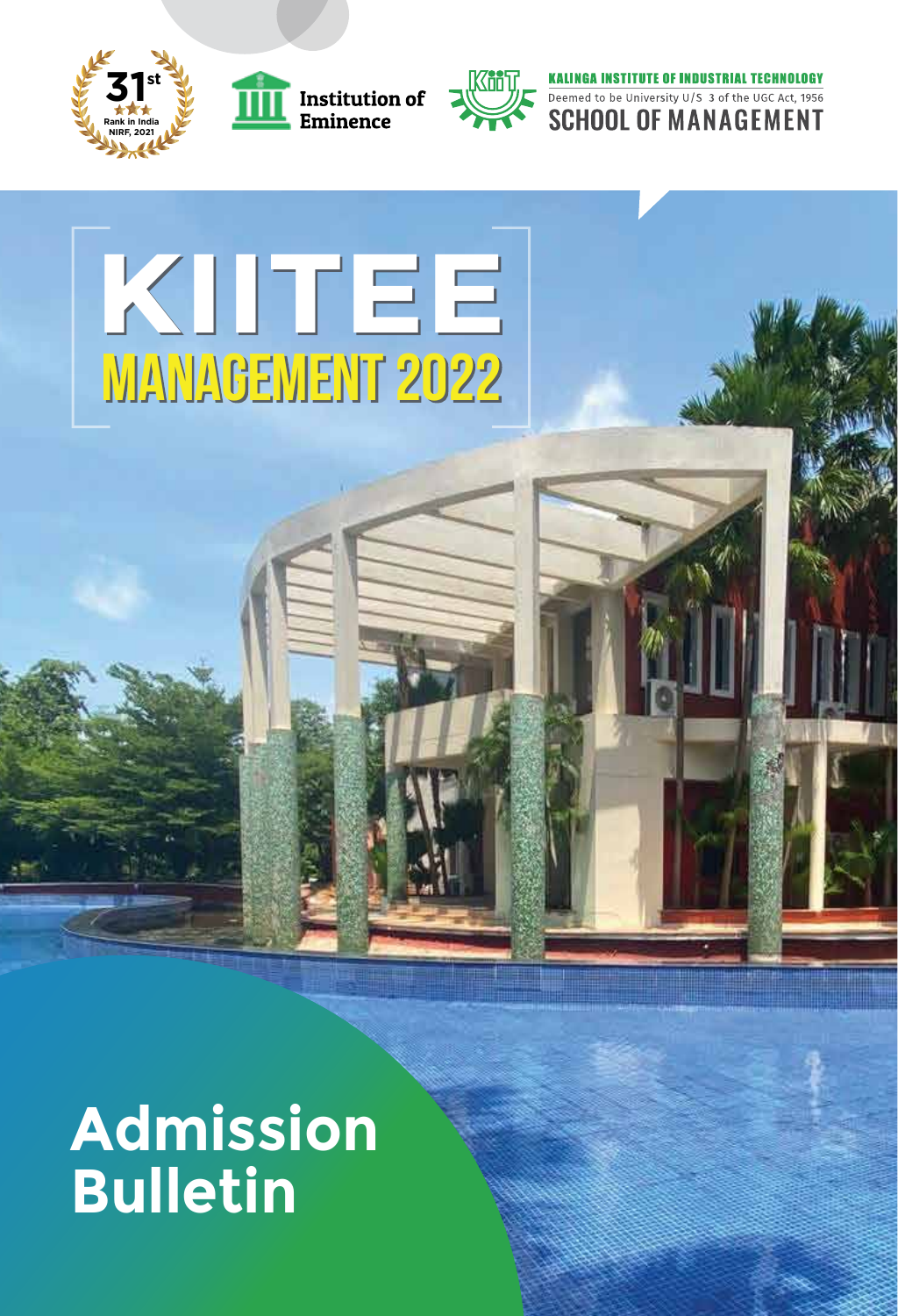# **APPLICATION FOR SUPER MBA PROGRAM MBA &**



# **1.0 Eligibility**

Graduates in any discipline recognized by the Association of Indian Universities (AIU), with a minimum of 15 years (10+2+3) of education and minimum 50% aggregate marks (or equivalent CGPA). The percentage of aggregate marks is to be calculated taking all subject into consideration including optional subjects.

Where the University/Institution does not have any scheme for converting CGPA into equivalent marks, percentage score would be calculated by dividing the obtained CGPA with the maximum possible CGPA and multiplying the result with 100.

Those who are in the final year and expect to complete all the requirements of graduation before June 30, 2022 can also apply.



# **2.0 Programme Fee**

The total MBA / Super MBA Course Fee is  $\bar{\xi}$ 14,50,000/- (Rupees fourteen lakhs fifty thousand only) is payable as per the details given below. The fee includes Tuition Fees, AC Hostel and Utility charges, Mess charges, Development and Administration Fees, Books & Materials and Laptop.

Schedule of Payment of Fees for MBA / Super MBA 2022– 24 Batch:

| <b>Particulars</b>                                                                                                             | <b>Admission</b><br><b>Fee</b> | 1st<br><b>Instalment</b> | 2 <sub>nd</sub><br><b>Instalment</b> | 3rd<br><b>Instalment</b> | 4 <sub>th</sub><br><b>Instalment</b> |
|--------------------------------------------------------------------------------------------------------------------------------|--------------------------------|--------------------------|--------------------------------------|--------------------------|--------------------------------------|
| Particulars of Onetime Fee<br>(Admission Administration,<br>Registration, Hostel joining Fee,<br>Books & Materials and Laptop) | 1,00,000                       |                          |                                      |                          |                                      |
| <b>Tuition Fee</b>                                                                                                             |                                | 1,72,500                 | 1,72,500                             | 1,72,500                 | 1,72,500                             |
| Development Fee                                                                                                                |                                | 60.000                   | 60,000                               | 60.000                   | 60,000                               |
| Co and Extra Curricular<br>Activities                                                                                          |                                | 20,000                   | 20,000                               | 20,000                   | 20,000                               |
| <b>Total Academic Fee (A)</b>                                                                                                  |                                | 2,52,500                 | 2,52,500                             | 2,52,500                 | 2,52,500                             |
| Hostel Rent, Utility and<br><b>Establishment Charges</b><br>(100% AC Hostel)                                                   |                                | 60,000                   | 60,000                               | 60,000                   | 60,000                               |
| Mess Charges                                                                                                                   |                                | 25,000                   | 25,000                               | 25,000                   | 25,000                               |
| <b>Total Hostel Charges (B)</b>                                                                                                |                                | 85,000                   | 85,000                               | 85,000                   | 85,000                               |
| Total Fee (A+B)                                                                                                                | 1,00,000                       | 3,37,500                 | 3,37,500                             | 3,37,500                 | 3,37,500                             |
|                                                                                                                                |                                |                          |                                      | <b>Grand Total</b>       | ₹14,50,000                           |

# **Scholarship**

Top 5 ranked candidates in KIITEE Management Test 2022 will be eligible for scholarship equivalent to 50% of tuition fees.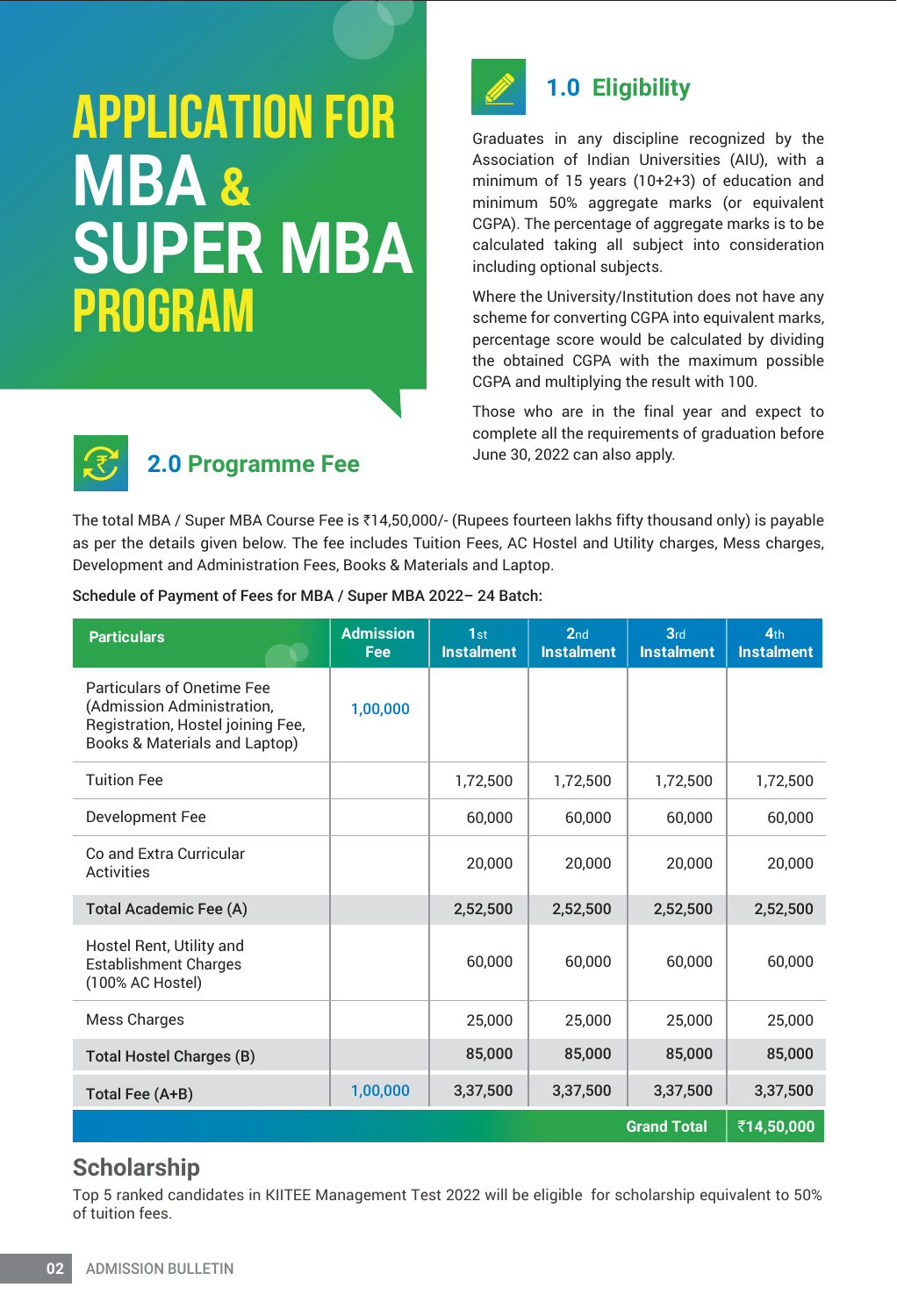

### **3.0 Application Procedure**

#### 3.1 **Application through OFFLINE Mode**

**3.1.1** APPLICATION FORM AND PROSPECTUS WILL BE AVAILABLE ON PAYMENT OF APPLICATION FEE OF ₹1250/- IN DEMAND DRAFT DRAWN IN FAVOUR OF "KIIT SCHOOL OF MANAGEMENT" PAYABLE AT BHUBANESWAR, FROM THE FOLLOWING SOURCES:

- Admission Office, KIIT School of Management, KIIT Deemed to be University, Bhubaneswar
- . Information Centre, KIIT Deemed to be University, Campus IV, Bhubaneswar
- Director Admissions, KIIT Deemed to be University, Koel Campus, Bhubaneswar

**3.1.2** CANDIDATES CAN ALSO OBTAIN THE APPLICATION FORM & PROSPECTUS BY POST, BY SENDING A DEMAND DRAFT OF ₹1250/- IN FAVOUR OF "KIIT SCHOOL OF MANAGEMENT" PAYABLE AT BHUBANESWAR TO THE ADDRESS MENTIONED in 3.1.5.

**3.1.3** CANDIDATES CAN ALSO APPLY OFFLINE BY DOWNLOADING FORM USING THE FOLLOWING **STEPS** 

- Visit KSOM Home Page (www.ksom.ac.in) and click on "Admission" link in the main navigation bar. From the drop-down, choose "Apply to MBA or Super MBA".
- Alternatively, candidates can land up on the same page by clicking on "KIITEE Management 2022" link on the home page.
- Download Application Form by clicking on the "Download" button given under "KIITEE Management 2022" link.
- Take a print out of the downloaded Form. Please take a clear Laser Printout on an A4-sized paper.
- Make a Pay Order/ Demand Draft of ₹1250/drawn in favour of "KIIT SCHOOL OF MANAGEMENT", payable at Bhubaneswar.

**3.1.4** Please refer to section 11.0 of the booklet for instruction on how to fill the application form.

**3.1.5** Mail the Form to: The Prof-in-Charge, Admissions, KIIT School of Management, KIIT Deemed to be University, Campus-7, Post - KIIT, Bhubaneswar - 751 024, Odisha.

#### 3.2 **Application through ONLINE Mode**

Candidates can Apply Online via:

- **3.2.1** KIITEE Management 2022:  **ksom.ac.in/kiiteem**
- **3.2.2** CAT/MAT/XAT/CMAT/GMAT/ATMA Scores: **ksom.ac.in/mba**

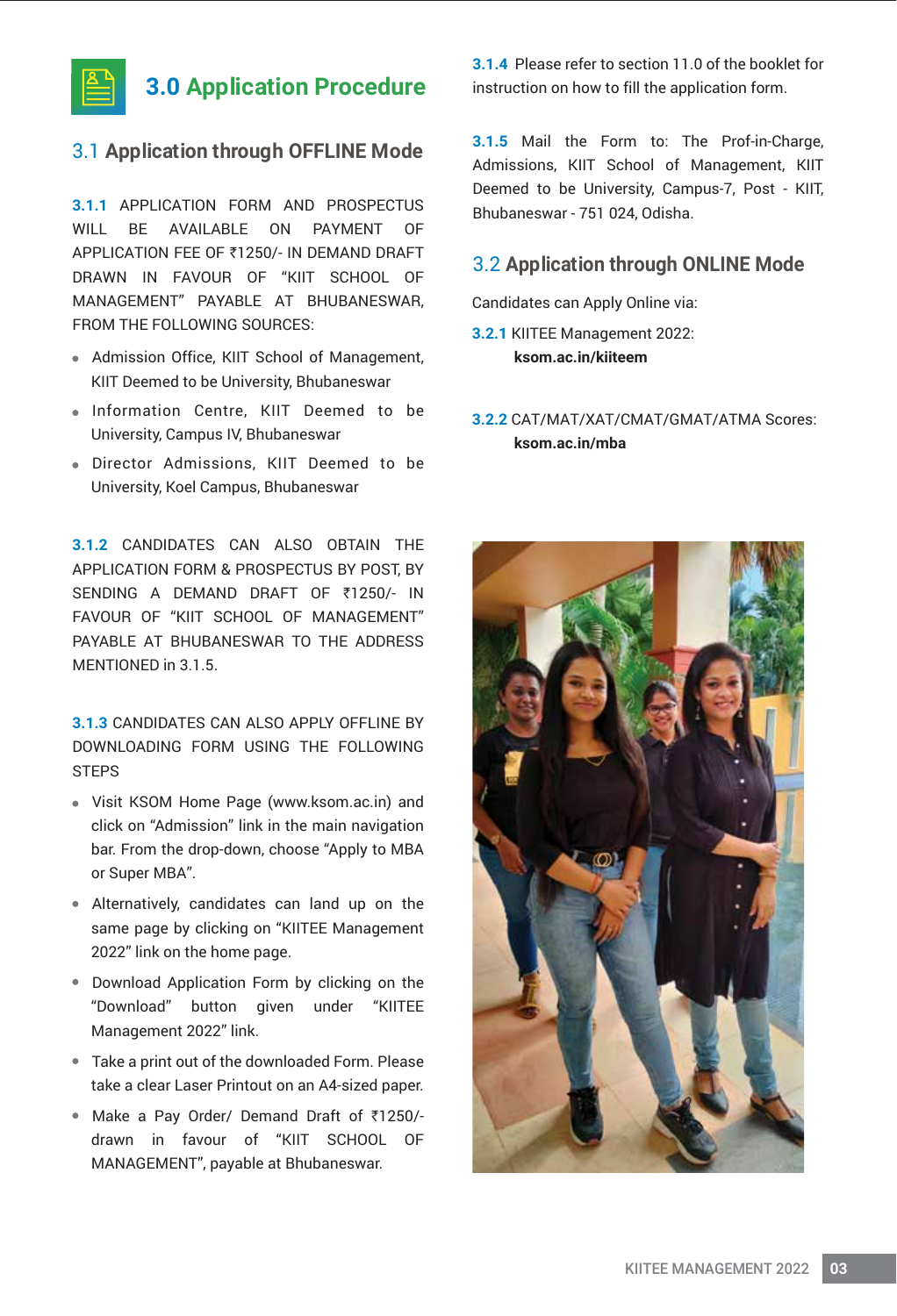# **MANAGEMENT 2022 GUIDELINES FOR KIITEE**



# **4.0 Important Dates**

Last Date of Receiving Completed Forms: **10TH JANUARY, 2022**

Dates of Entrance Exam: **15TH - 17TH JANUARY, 2022**

Publication of Result: **22ND JANUARY, 2022**



# **5.0 Selection Process**

All eligible candidates would be called for the Computer-based Online Entrance Examination KIITEE Management – 2022, to be conducted in 15 test centres across India, on the above given dates.

The test centres are mentioned in this booklet. To know more about the Examination, please visit www.ksom.ac.in.

Group Discussion and Personal Interview - To be held for shortlisted candidates of KIITEE -MANAGEMENT.



# **6.0 Admission Offer**

Successful candidates will be intimated of their final selection through admission offer letter containing the terms and conditions of the admission. For the offer to be valid, the selected candidates, after going through contents of the admission offer letter, need to confirm and accept the offer with the terms and conditions for taking admission to the programme through "Acceptance Letter". All the candidates who have been offered admission have to pay the fees as stipulated in the admission offer. Otherwise they would forfeit their seat to the person next on the waiting list.



### **7.0 Documents**

Candidates who qualify the KIITEE Management 2022 would be invited formally through a letter, to appear for the selection process for admission into the MBA or Super MBA Programme.

The following is the list of documents that would be required to be submitted by the candidates. Any changes in the list would be communicated in due course of time.

- High School Certificate and Mark sheet.
- +2 / HSC Certificate and Mark sheet
- Graduation (B.A, B.Com, B.Sc, Engineering etc.) Certificate and Mark sheet
- Caste certificate, if applicable
- Physically challenged certificate, if applicable
- Sports / Extra-curricular participation certificate, if applicable
- $\bullet$ College Leaving Certificate
- Migration Certificate
- Conduct Certificate
- $\bullet$ Medical Report from a Registered Medical Practitioner in the prescribed format

# **8.0 Cancellation of Admission**

Admission is liable to be cancelled at any point of time, either before or after admission, if:

 Any information provided in the application form is found to be incorrect or misleading.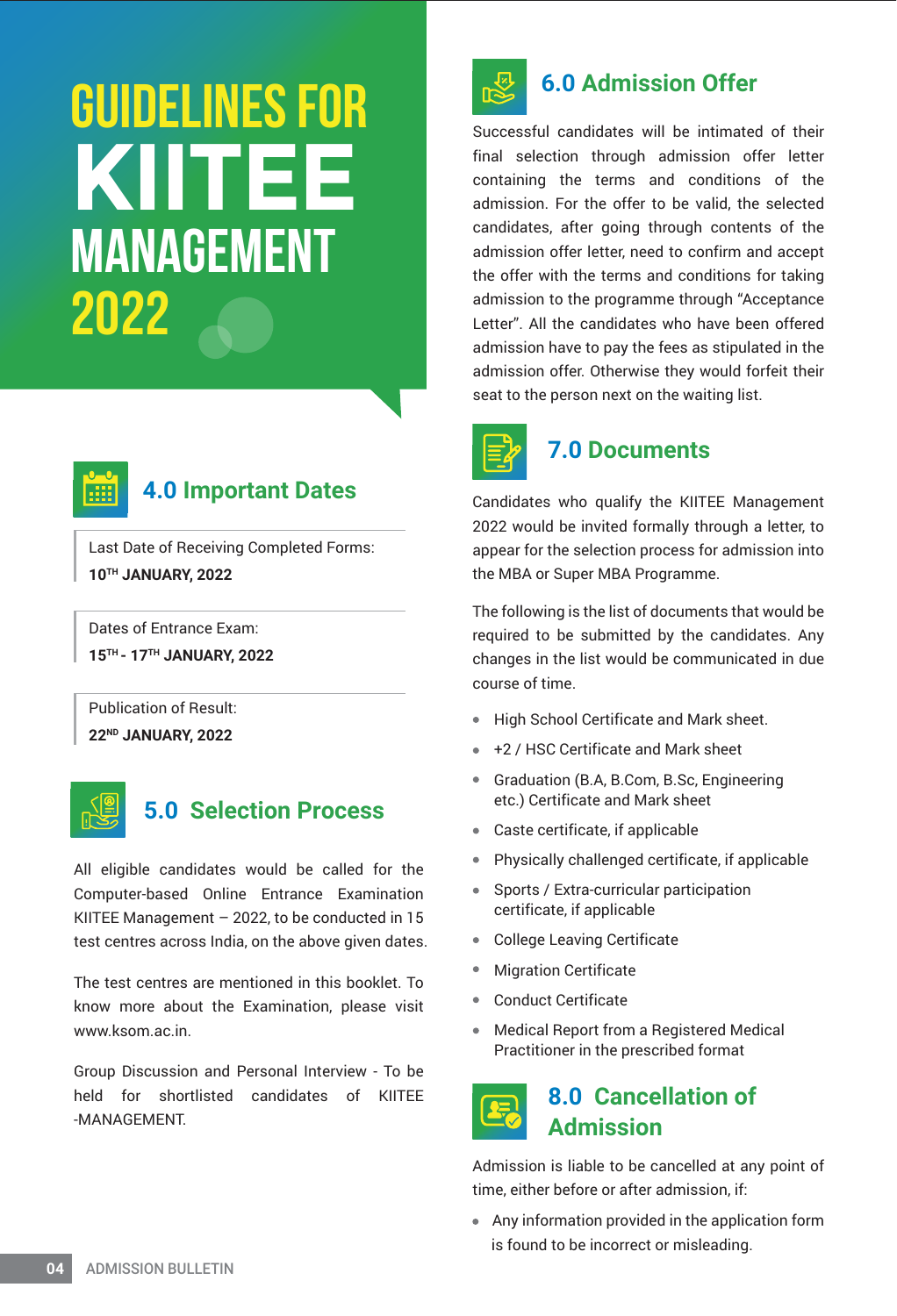- The candidate fails to submit the final degree result on time as stipulated or fails to secure minimum eligible marks in the degree examination.
- The terms and conditions of the admission offer letter are not fulfilled.



#### **9.0 KIITEE Management - 2022**

#### 9.1 **Procedure**

- The Entrance Examination will be an "Objective-type" computer-based test where the questions would be shown and answers would be marked on a desktop computer.
- Candidates need to be conversant with the basics of computer application, such as using the mouse, keyboard and other basic computing tasks.
- More detailed instructions, along with mock test questions would be made available at the KSOM website, www.ksom.ac.in.

#### 9.2 **Rules and Regulations**

- Candidates have to bring their Admit cards to the examination hall and reach the hall at least 30 minutes before the commencement of the examination so as to listen to all the rules / guidelines of taking the examination.
- No candidate, under any circumstances, will be allowed to enter the examination centre after the commencement of the examination.
- A seat indicating Roll Number will be allocated to each candidate. Candidates should find out and occupy their allotted seats only. The candidature of a candidate, found to have changed Hall or seat on his/her own, shall be cancelled and no plea would be accepted.
- No candidate, without the permission of the Centre Superintendent/ Invigilator, can leave his/her seat or Examination Hall till the completion of the Examination.
- Smoking in the Examination Hall is strictly prohibited. Tea, coffee, cold drinks or snacks are not allowed inside the Examination Hall.
- Phones, Pagers, Cameras or any other such electronic, electro-mechanical or electrical devices are not allowed inside the Examination Hall.

The invigilator will announce the commencement and completion of the examination. Candidates should leave their seats on hearing the announcement of completion.

#### 9.3 **Subjects/Duration/No. of Questions of Entrance Examination**

The Entrance Examination will be of two and half hours duration. There will be a total of 150 multiple choice type of questions. Specific details on number of questions for each subject/course are enumerated below.

| <b>Section</b>              | No. of<br><b>Questions</b> |
|-----------------------------|----------------------------|
| Quantitative Aptitude       | 40 nos.                    |
| <b>Analytical Reasoning</b> | $40 \text{ nos}$           |
| English                     | $30 \text{ nos}$           |
| <b>General Knowledge</b>    | $20 \text{ nos}$           |
| Issue of Social concern     | $20 \text{ nos}$           |

#### 9.4 **Unfair Means**

Candidates shall maintain perfect silence and attend to their business only. Any conversation or gesticulation or disturbance in the Examination Hall shall be deemed as misconduct. If a candidate is found using unfair means or impersonating, his/her candidature shall be cancelled and he/she will be debarred from the Examination.

#### 9.5 **Non-Attendance**

For those who are unable to appear in the Entrance Examination on the scheduled dates for any reason, no re-examination shall be held under any circumstances. The schedule will remain unchanged even if the date is declared a public holiday.

#### 9.6 **Question Pattern**

Language of the questions will be in English. The questions will not be in any other language.

All the questions will be of objective type with three marks (+3) for each correct response, minus one mark (-1) for each incorrect response & zero (0) for no response. The candidates are advised not to attempt a question if they are not sure about the answer. If a candidate marks more than one answer for a question, the answer will be treated as incorrect and will fetch negative marks.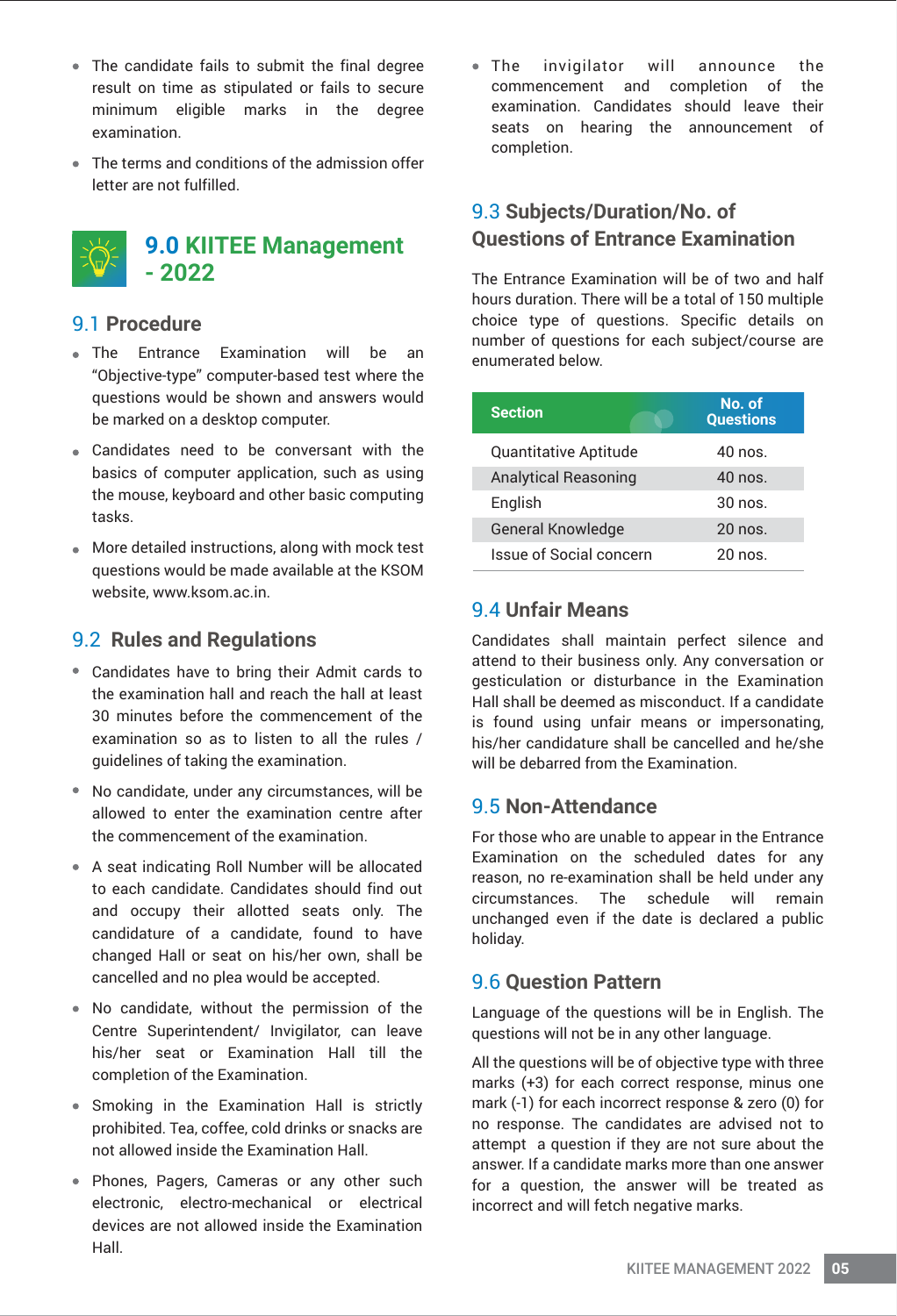

#### **10.0 Admit Card**

Information on receipt of applications at KIIT School of Management will be available on the website www.ksom.ac.in. Candidates can check the status of their Application Form on the website from 12th January, 2022 onwards.

Candidates whose particulars do not appear on the website may contact the Admission Office, as per the number is mentioned at the back of the booklet. Such candidates may be required to forward a photocopy of the Application Form along with one passport size photograph (as pasted on the original Application Form) and proof of remittance of fees.

Candidates can download Admit Card from 12th January, 2022. Candidates must not mutilate the Admit Card nor make any change therein.

In case of non- availability of admit card on the website candidates may contact the Admission Office by giving details of reference like Application No / Registration No / Name / DOB and proof of remittance of fees.

Candidates must preserve the Admit Card till the admission process is over.



#### **11.0 Instructions for Filling Up the Application Form**

- It is suggested that the candidates take a photocopy of the Application Form and use it for practice before filling up the original Application Form.
- Fill up all required fields. Incomplete Application Form is liable to be rejected.
- Date of Birth, Candidate's Name and Parent's Name should be exactly same as mentioned in 10th Pass Certificate.
- Always leave a box blank between two parts of a name.
- Options filled by the candidate can't be changed at a later stage.
- Candidates may retain photocopy of filled in Application Form for future correspondence, if required.
- The Form is signed at specified columns by the candidate and the guardian.
- Two recent passport size photographs taken on or after 1st September 2021 are pasted in the photograph blocks.
- Mention the Demand Draft details on the Form.
- Mention the Name and Address on the reverse  $\bullet$ of the Pay Order/ Demand Draft.



# **12.0 Result**

On the basis of KIITEE Management merit list, candidates will be called for GD/PI (Group Discussion & Personal Interview).

RESULT of KIITEE MANAGEMENT - 2022 will be declared on 22nd January, 2022.



### **13.0 Legal Jurisdiction**

All disputes pertaining to the conduct of KIITEE MANAGEMENT - 2022 shall fall within the jurisdiction of Bhubaneswar only.

If any person or officer engages himself/herself in act(s) that would result in the leakage of the question paper(s) or attempt to use or help in the use of unfair means in this Examination, he/she shall be liable for prosecution under the Indian Penal Code.

#### **14.0 Examination Centres along with Codes**

The above entrance examination will be conducted ONLINE in the following 15 centres.

| <b>STATE</b>      | <b>CITY</b>     | <b>CODE</b> |
|-------------------|-----------------|-------------|
| Odisha            | Bhubaneswar     | 01          |
|                   | <b>Rourkela</b> | 02          |
| Andhra Pradesh    | Hyderabad       | 03          |
| Assam             | Guwahati        | 04          |
| Bihar             | Patna           | 05          |
| Chhattisgarh      | Raipur          | 06          |
| <b>Jharkhand</b>  | Ranchi          | 07          |
|                   | Jamshedpur      | 08          |
| Karnataka         | Bangalore       | 09          |
| Maharashtra       | Mumbai          | 10          |
| <b>NCR</b>        | New Delhi       | 11          |
| <b>Tamil Nadu</b> | Chennai         | 12          |
| Uttar Pradesh     | Allahabad       | 13          |
|                   | Lucknow         | 14          |
| West Bengal       | Kolkata         | 15          |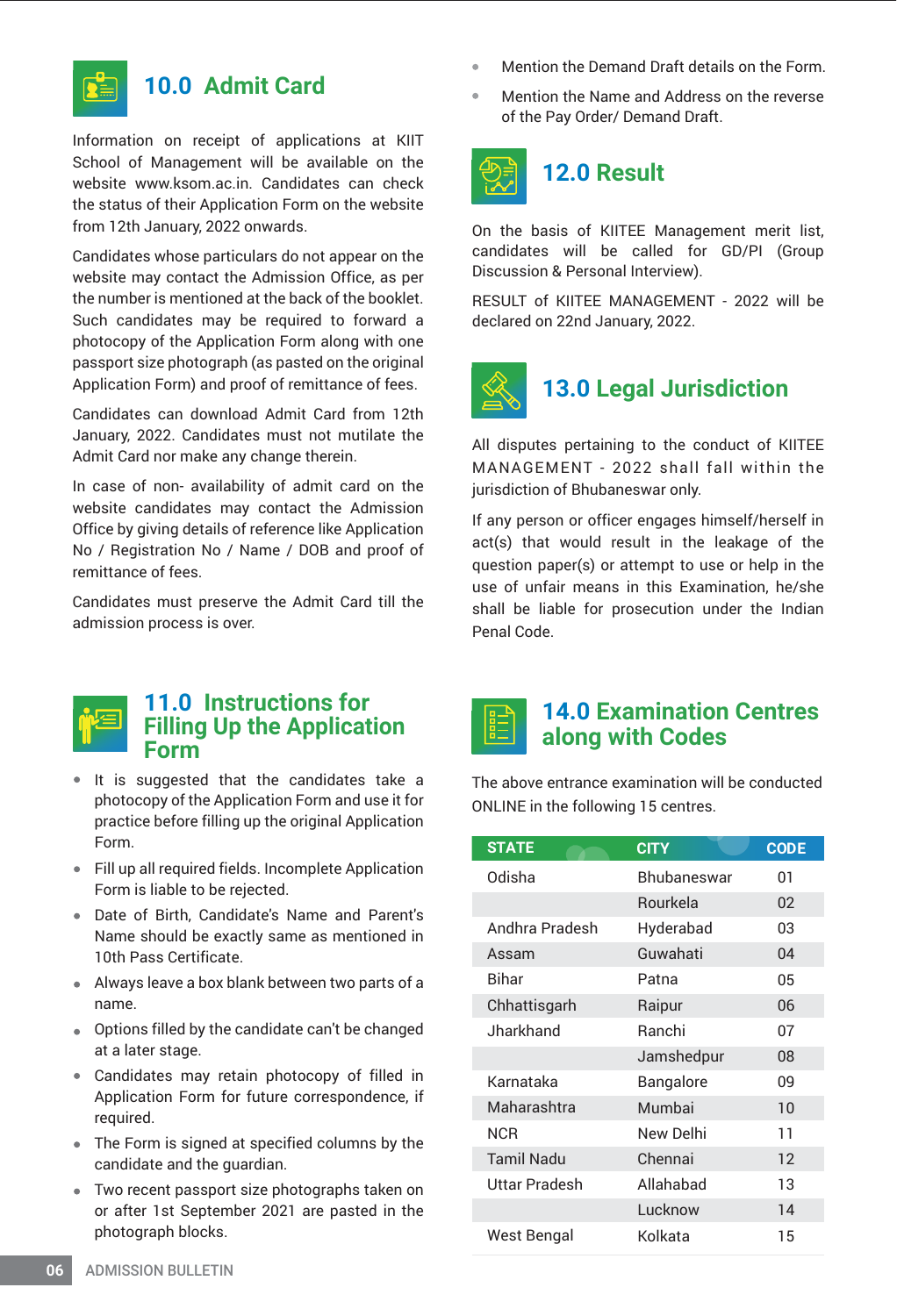| MBA & Super MBA at KIIT SCHOOL OF MANAGEMENT (KSOM)                                                                                                                                                 | <b>APPLICATION FORM</b><br>MBA (RM) & MBA (ABM) at KIIT SCHOOL OF RURAL MANAGEMENT (KSRM)                                                                                                                                                                  |                                                                                                                                                                          |  |  |
|-----------------------------------------------------------------------------------------------------------------------------------------------------------------------------------------------------|------------------------------------------------------------------------------------------------------------------------------------------------------------------------------------------------------------------------------------------------------------|--------------------------------------------------------------------------------------------------------------------------------------------------------------------------|--|--|
| MANAGEMEN<br>EE.                                                                                                                                                                                    | 2022                                                                                                                                                                                                                                                       | KIIT DEEMED TO BE<br><b>UNIVERSITY</b>                                                                                                                                   |  |  |
| 01. Candidate's Name<br>(as given in Class X Certificate)<br>02. Father's Name<br>(as given in Class X Certificate)<br>03. Date of Birth<br>04. Sex<br>05. Nationality<br>06. Communication Address | <b>SANGFFTA KAUSIK</b><br><b>DEEPAK KAUSIK</b><br>1998<br>05<br>Male<br>Female<br>$\triangledown$<br>Indian<br>Other<br>$\overline{\mathsf{M}}$<br><b>DEEPAK KAUSIK</b>                                                                                    | Paste (DON'T Staple)<br>recent Passport<br>size Photograph<br>Must indicate clearly<br>the name of the<br>candidate<br>$(4 \text{ cm} \times 5 \text{ cm} \text{ size})$ |  |  |
| Line 1<br>Line 2<br>Line 3                                                                                                                                                                          | PLOT NO-207, IN FRONT OF ICICI BANK<br><b>GARIA HAAT</b>                                                                                                                                                                                                   |                                                                                                                                                                          |  |  |
| City                                                                                                                                                                                                | Pincode<br>KOLKATA<br>753 931                                                                                                                                                                                                                              |                                                                                                                                                                          |  |  |
| State                                                                                                                                                                                               | <b>WEST BENGAL</b>                                                                                                                                                                                                                                         |                                                                                                                                                                          |  |  |
| Mobile No.                                                                                                                                                                                          | 099xxx xxxxx<br>Parent's Mobile No.                                                                                                                                                                                                                        | 078xxx xxxxx                                                                                                                                                             |  |  |
| 07. Category                                                                                                                                                                                        | <b>SC</b><br>General $\sqrt{ }$<br>ST I<br>$OBC \square$                                                                                                                                                                                                   | Physically Challenged □                                                                                                                                                  |  |  |
| 08. Course(s) Applied for<br>$·$ MBA<br>· Super<br><b>MBA</b>                                                                                                                                       | $\sqrt{ }$<br>$\triangledown$ MBA in Business Analytics $\triangledown$ MBA in Supply Chain Management<br>MBA in Construction Management   MBA in Healthcare Management<br>$\cdot$ MBA in Rural Management $\Box$<br><b>MBA in Agribusiness Management</b> |                                                                                                                                                                          |  |  |
|                                                                                                                                                                                                     | Application Fee for each course is ₹1250/-. Application Fee for each program of Super MBA will be ₹1250/-                                                                                                                                                  |                                                                                                                                                                          |  |  |
| 09. Test Centre Option                                                                                                                                                                              | Option1<br>Option2<br>01<br>03                                                                                                                                                                                                                             |                                                                                                                                                                          |  |  |
| 10. Qualification Details<br><b>Qualification (Tick any One Option)</b><br><b>Passing Year</b>                                                                                                      | Graduating in 2022<br>Graduate<br>$\triangledown$<br>2022                                                                                                                                                                                                  | Post Graduate                                                                                                                                                            |  |  |
| 11. Aggregate Marks in Percentage                                                                                                                                                                   | 10th<br>Graduation<br>85%<br>12th<br>79%                                                                                                                                                                                                                   | 82%                                                                                                                                                                      |  |  |
| 12. Email ID                                                                                                                                                                                        | sangeeta.kausik@gmail.com                                                                                                                                                                                                                                  |                                                                                                                                                                          |  |  |
| 13. How did you come to know about KSOM?                                                                                                                                                            |                                                                                                                                                                                                                                                            |                                                                                                                                                                          |  |  |
| 14. DD Details<br><b>Drawee Bank</b><br><b>DD Number</b><br><b>DD Amount</b><br><b>DD</b> Date                                                                                                      | STATE BANK OF INDIA<br>23657<br>1250<br>15/12/2021                                                                                                                                                                                                         | Paste (DON'T Staple)<br>recent Passport<br>size Photograph<br>Must indicate clearly<br>the name of the<br>candidate<br>$(4 \text{ cm} \times 5 \text{ cm} \text{ size})$ |  |  |
| <b>Declaration:</b>                                                                                                                                                                                 |                                                                                                                                                                                                                                                            |                                                                                                                                                                          |  |  |

I hereby undertake that the information given through this Application Form are true to the best of my knowledge.

Signature of the Father / Mother / Guardian

Deepak Kousik<br>
Exangeleta Kausik Sangeleta Kausik<br>
Signature of the Candidate